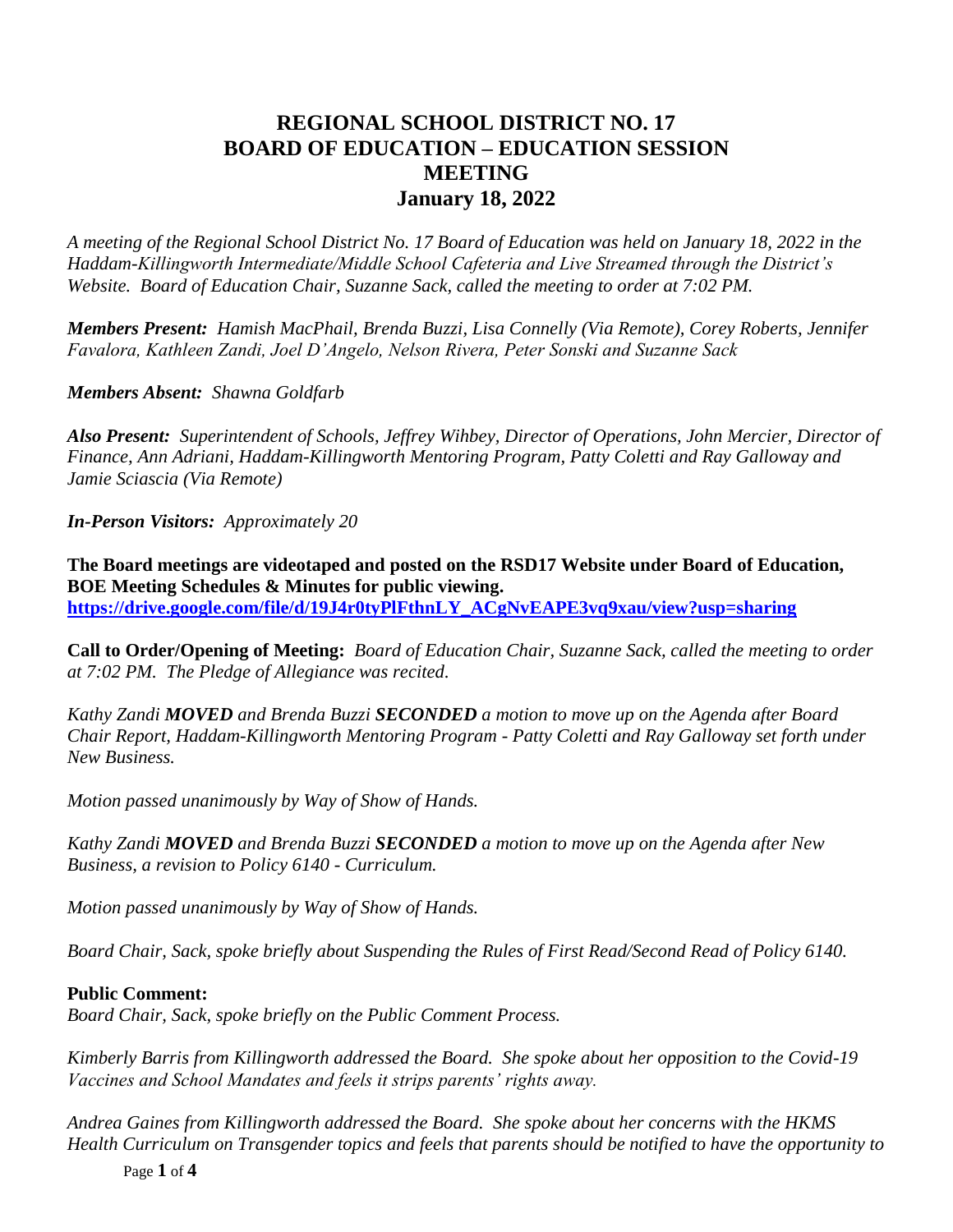*opt out. She also spoke about her daughter and how uncomfortable she felt with the questions she was asked regarding Gender Choice and Sexual Relationships during Health Class. She feels that this isn't the message the District should be sending to students.*

*Jessica Gersz from Killingworth addressed the Board. She spoke about inappropriate material provided to students regarding Gender Identification and Sexual Preference in the Middle School Health Curriculum and feels that this material is being pushed on students as a political agenda.*

*Shannon Johnson from Higganum addressed the Board. She spoke about how she feels there shouldn't be any LGBTQ related materials or sexual related clubs on campus and feels that the District violated policy by holding these without the parents' consent and/or knowledge. She asked the Board to look into what's in the Middle Schools Library and remove any and all Library Books containing explicit materials that are harmful to students (i.e. Ghostboys) effective immediately.* 

*The two below Public Comments were received via email and read by the Board Secretary.*

*Kelly Morin from Higgnaum addressed the Board. She spoke about her opposition to the Petition that is circulating about not teaching Gender Identity and Clubs. She believes it is a danger to youths if they aren't taught those specific topics.*

*Torrey MacDonald from Higganum addressed the Board. She spoke about the Health Curriculum at the Middle School regarding Gender Identity and feels this should not be taught to students. Instead, Torrey stressed the importance of topics that need to be included in the Health Curriculum like mindful strategies for topics like anxiety and depression.*

#### **Superintendent's Report:**

### **A. Cougar Pride – Noreen Granucci 50 years of service**

 *Superintendent Whibey addressed the Board. He recognized, with the Board, Noreen Granucci after 50 years of outstanding service within the District. He spoke about her life, and career, started working in the District at Killingworth Elementary School in 1972.*

### **B. Updates**

 *Superintendent Wihbey updated the Board. He spoke about the Middle School holding its first Music Concert; 100% of all students at Burr Elementary demonstrated growth in the Dynamic Indicators of Early Literacy Skill "DIBEL"; KES is celebrated Gratitude throughout the Month of December, and HKIS held before the Holiday break a wonderful Town Hall Meeting and Holiday Sing-Along. The Luminaries of Hope Event is being scheduled soon and a Chorus Concert is scheduled for February 2nd .*

### **Board Chair Report:**

#### **A. Board Liaisons**

*Youth & Family Services - Shawna Goldfarb LEARN – Jennifer Favalora Killingworth Board of Selectmen – Kathy Zandi Haddam Board of Selectmen – Board Chair, Sack, is looking for a Board Member from Haddam to volunteer to attend these meetings. Park & Rec – Corey Roberts*

#### **New Business:**

### **Haddam-Killingworth Mentoring Program - Patty Coletti and Ray Galloway**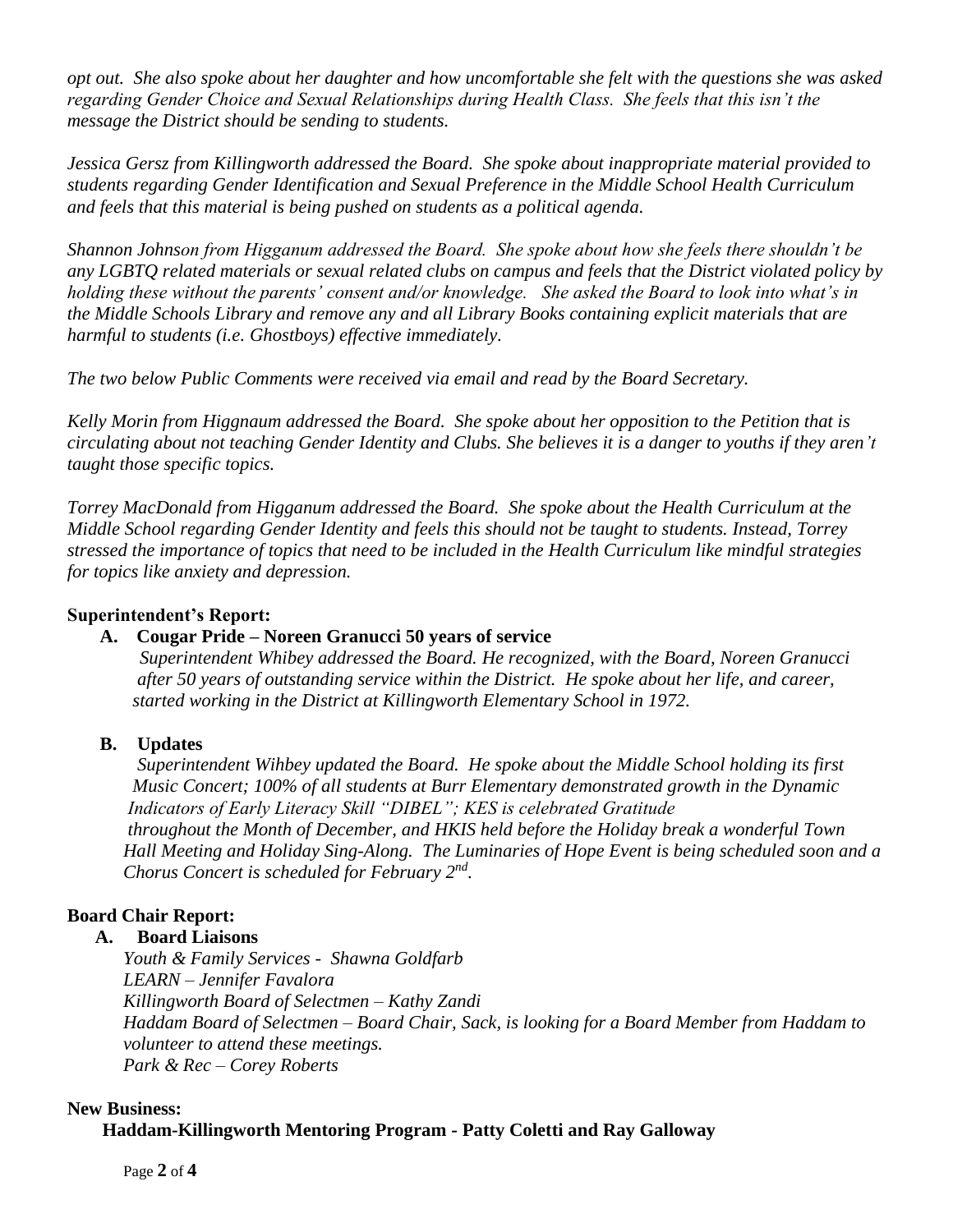*Patty Coletti and Ray Galloway updated the Board. They spoke about how Youth and Family Services and the District is a Collaboration of the Mentoring Program. They also spoke on the History and Development of the Program, Current Status of Employees, Mentors and Mentees, Mentors Screening Process, Age of Mentors, Policy and Procedure, and Advisory Counsel.* 

### *Policy 6140 – Curriculum:*

*Nelson Rivera updated the Board. He spoke about how Policy 6140 was recently approved at the December 21st Board Meeting. The Committee reviewed and recommended a more adequate description of what the Curriculum Subcommittee work entails and also recommended striking the word "Develop" in the third paragraph. The language now reads: "the Curriculum Subcommittee that has the responsibility to recommend, renew and approve all Curriculum for the District and said Curriculum shall be the subject of the approval of the Board of Education" - essentially just striking the word "Develop" as that is more of a role of the Educators.*

*Peter Sonski MOVED and Joel D'Angelo SECONDED a motion to suspend Rules 9314.*

*Motion passed unanimously By Way of Show of Hands.*

*Brenda Buzzi MOVED and Joel D'Angelo SECONDED a motion to approve the revisions as recommended by the Policy Committee in Policy #6140 as presented.*

*Motion unanimously passed by Way of Voice Votes.*

| Kathleen Zandi      | <b>YES</b><br>NO | Shawna Goldfarb      | Absent            |
|---------------------|------------------|----------------------|-------------------|
| Peter Sonski        | YES<br>NΟ        | Jennifer Favalora    | <b>YES</b><br>NO. |
| Lisa Connelly       | YES<br>NO.       | Nelson Rivera        | YES<br>NО         |
| Joel D'Angelo       | YES<br>NO.       | Hamish MacPhail      | <b>YES</b><br>NO. |
| <b>Brenda Buzzi</b> | YES .<br>NO.     | <b>Corey Roberts</b> | YES.<br>NО        |
|                     |                  | Suzanne Sack         | YES<br>NO.        |

#### **Old Business:**

#### **A. Discussion of Confidential Attorney-Client Communication regarding the District Self-Insurance Fund (Discussion Proposed for Executive Session).\***

*Board Chair, Sack updated the Board. She spoke about the District Self-Insurance Fund and how it has been sitting dormant since they entered into the State plan. There has been a lot of interest as far as what the Board will do with the fund and the Board has asked the District Attorney to give some perspective tonight.* 

*Brenda Buzzi MOVED and Peter Sonski SECONDED a motion to go into Executive Session regarding a Legal Matter.* 

*Motion unanimously passed by Way of Voice Votes.*

| Kathleen Zandi | YES $\sqrt{ }$<br>NO. | Shawna Goldfarb                 | Absent            |
|----------------|-----------------------|---------------------------------|-------------------|
| Peter Sonski   | YES<br>NΟ             | Jennifer Favalora               | <b>YES</b><br>NO. |
| Lisa Connelly  | YES<br>NO.            | Dr. Nelson Rivera YES $\sqrt{}$ | NO.               |
| Joel D'Angelo  | YES.<br>NO.           | Hamish MacPhail                 | YES.<br>NO.       |
| Brenda Buzzi   | <b>YES</b><br>NO.     | <b>Corey Roberts</b>            | YES<br>NO.        |
|                |                       | Suzanne Sack                    | YES<br>NO.        |